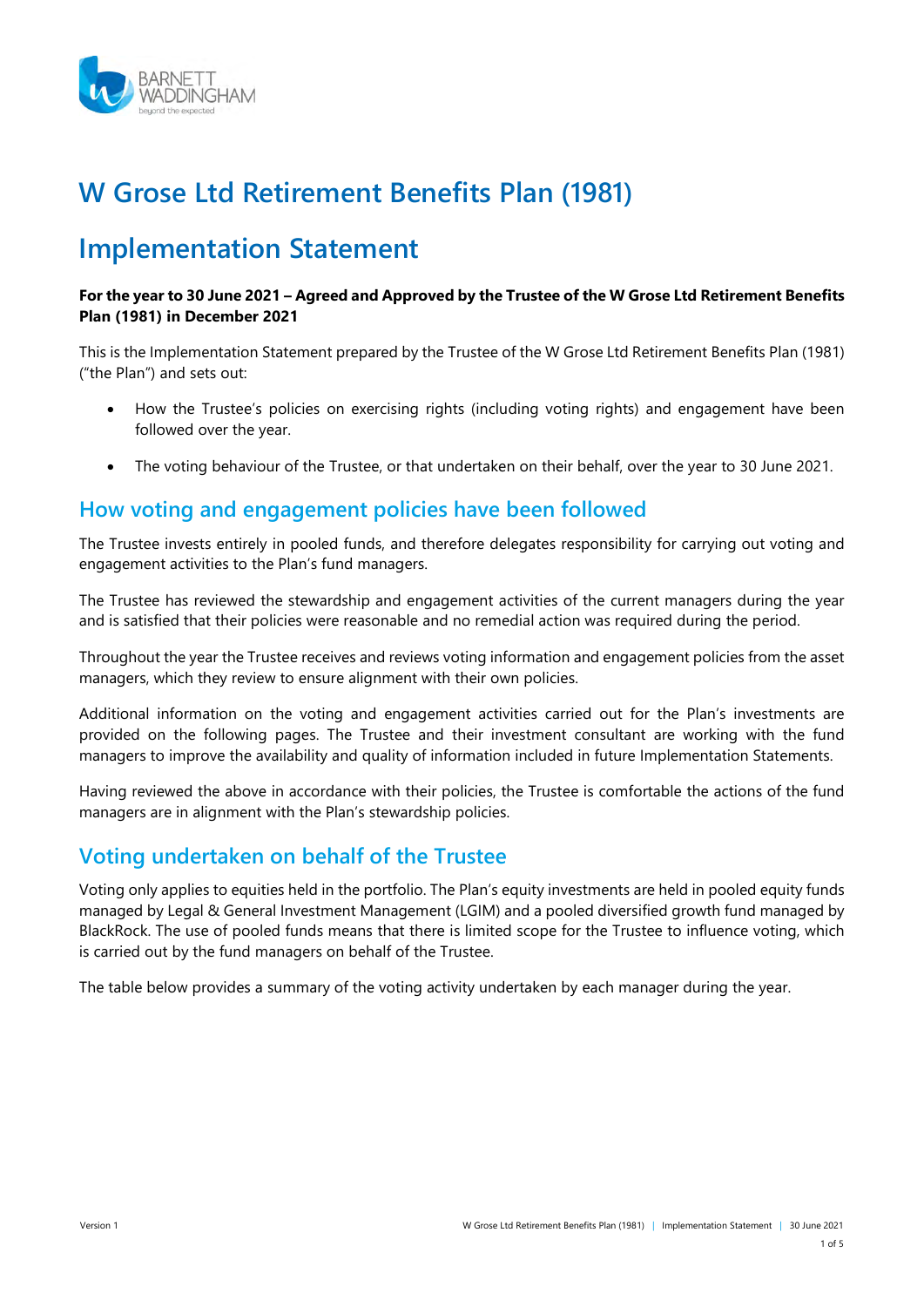

| <b>Manager</b>                                                                                                                     | <b>LGIM</b>                                                                                                                 | <b>BlackRock</b>                          |  |
|------------------------------------------------------------------------------------------------------------------------------------|-----------------------------------------------------------------------------------------------------------------------------|-------------------------------------------|--|
| <b>Fund name</b>                                                                                                                   | LGIM Global Equity Market Weights (30:70) Index<br>Fund 75% GBP Hedged                                                      | BlackRock Dynamic Diversified Growth Fund |  |
| <b>Structure</b>                                                                                                                   | Pooled                                                                                                                      | Pooled                                    |  |
| Ability to influence voting<br>behaviour of manager                                                                                | The pooled fund structure means that there is limited scope for the Trustee to influence the manager's voting<br>behaviour. |                                           |  |
| Number of company<br>meetings the manager was<br>eligible to vote at over the<br>year                                              | 6,839                                                                                                                       | 995                                       |  |
| <b>Number of resolutions the</b><br>manager was eligible to vote<br>on over the year                                               | 72,992                                                                                                                      | 12,343                                    |  |
| <b>Percentage of resolutions</b><br>the manager voted on                                                                           | 99.87%                                                                                                                      | 99.99%                                    |  |
| <b>Percentage of resolutions</b><br>the manager abstained from                                                                     | 0.97%                                                                                                                       | 0.96%                                     |  |
| <b>Percentage of resolutions</b><br>voted with management, as<br>a percentage of the total<br>number of resolutions voted<br>on    | 83.72%                                                                                                                      | 93.77%                                    |  |
| <b>Percentage of resolutions</b><br>voted against management,<br>as a percentage of the total<br>number of resolutions voted<br>on | 15.31%                                                                                                                      | 6.23%                                     |  |
| <b>Percentage of resolutions</b><br>voted contrary to the<br>recommendation of the<br>proxy advisor                                | 8.57%                                                                                                                       | 0.11%                                     |  |

Some voting percentages quoted above may not sum to 100.00%. Managers assure us that this is due to classifications of votes and abstentions both internally and across different jurisdictions.

There are no voting rights attached to the other assets held by the Plan and therefore there is no voting information shown above for these assets.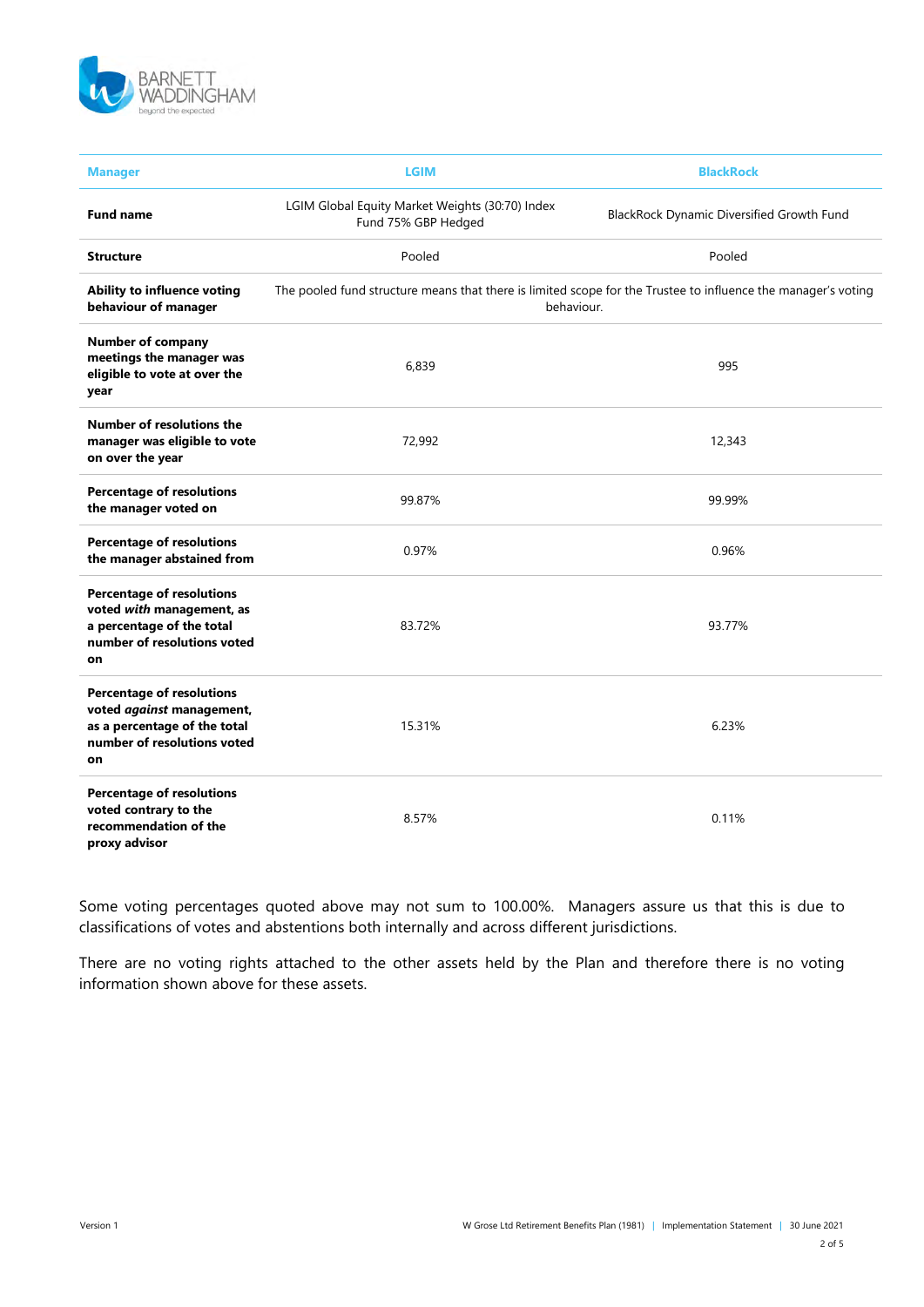

### **Significant votes**

We have delegated to the investment managers to define what a "significant vote" is. A summary of the data they have provided is set out below.

#### **LGIM Global Equity Market Weights (30:70) Index Fund 75% GBP Hedged**

|                                                                                                                            | Vote 1                                                                                                                                                                                                                                                                                                               | Vote 2                                                                                                                                                                                            | Vote 3                                                                                                                                               |
|----------------------------------------------------------------------------------------------------------------------------|----------------------------------------------------------------------------------------------------------------------------------------------------------------------------------------------------------------------------------------------------------------------------------------------------------------------|---------------------------------------------------------------------------------------------------------------------------------------------------------------------------------------------------|------------------------------------------------------------------------------------------------------------------------------------------------------|
| <b>Company name</b>                                                                                                        | ZOZO, Inc.                                                                                                                                                                                                                                                                                                           | China Feihe Ltd.                                                                                                                                                                                  | Plus500 Ltd.                                                                                                                                         |
| <b>Approximate size of fund's</b><br>holding as at the date of the<br>vote (as % of portfolio)                             | 0.35%                                                                                                                                                                                                                                                                                                                | 0.84%                                                                                                                                                                                             | 2.32%                                                                                                                                                |
| Date of vote                                                                                                               | 25 June 2021                                                                                                                                                                                                                                                                                                         | 18 May 2021                                                                                                                                                                                       | 16 September 2020                                                                                                                                    |
| <b>Summary of the resolution</b>                                                                                           | Elect Director Kotaro Sawada                                                                                                                                                                                                                                                                                         | Accept Financial Statements and<br><b>Statutory Reports</b>                                                                                                                                       | Approve Special Bonus Payment<br>to CFO Elad Even-Chen                                                                                               |
| How the manager voted                                                                                                      | Against                                                                                                                                                                                                                                                                                                              | Against                                                                                                                                                                                           | Against                                                                                                                                              |
| If the vote was against<br>management, did the manager<br>communicate their intent to<br>the company ahead of the<br>vote? | LGIM publicly communicates its vote instructions on its website with<br>the rationale for all votes against management. It is the manager's<br>policy not to engage with their investee companies in the three weeks<br>prior to an AGM as the manager's engagement is not limited to<br>shareholder meeting topics. |                                                                                                                                                                                                   | LGIM directly notified the<br>company of its vote intentions<br>before the shareholder meeting.                                                      |
| <b>Rationale for the voting</b><br>decision                                                                                | The manager views gender<br>diversity as a financially material<br>issue. LGIM therefore vote<br>against all companies in the<br>large-cap TOPIX 100 index and<br>all TOPIX Mid 400 companies<br>that do not have at least one<br>woman on the board.                                                                | LGIM believes that the company<br>does not meet minimum<br>standards with regards to climate<br>risk management and disclosure.                                                                   | LGIM believes that such<br>transaction bonuses do not align<br>with pre-set targets and are not<br>aligned with long-term<br>performance.            |
| <b>Outcome of the vote</b>                                                                                                 | 94.2% supported the resolution.                                                                                                                                                                                                                                                                                      | 99.8% supported the resolution.                                                                                                                                                                   | Due to shareholder dissent, the<br>resolution with withdrawn.<br>However, the company intends<br>to propose the resolution again<br>at the next EGM. |
| Implications of the outcome                                                                                                | The manager will continue to<br>engage with their investee<br>companies, publicly advocate our<br>position on this issue and<br>monitor company and market-<br>level progress.                                                                                                                                       | The manager will continue to<br>engage with the company and<br>monitor progress.                                                                                                                  | The manager will continue to<br>monitor the company.                                                                                                 |
| Criteria on which the vote is<br>considered "significant"                                                                  | LGIM views gender diversity as a<br>financially material issue.                                                                                                                                                                                                                                                      | The vote applies under LGIM's<br>Climate Impact Pledge, namely<br>their engagement programme<br>that targets the world's largest<br>companies on their strategic<br>management of climate change. | The resolution gained media<br>interest and resulted in the<br>company being included in the<br>UK Investment Association's<br>Public Register.      |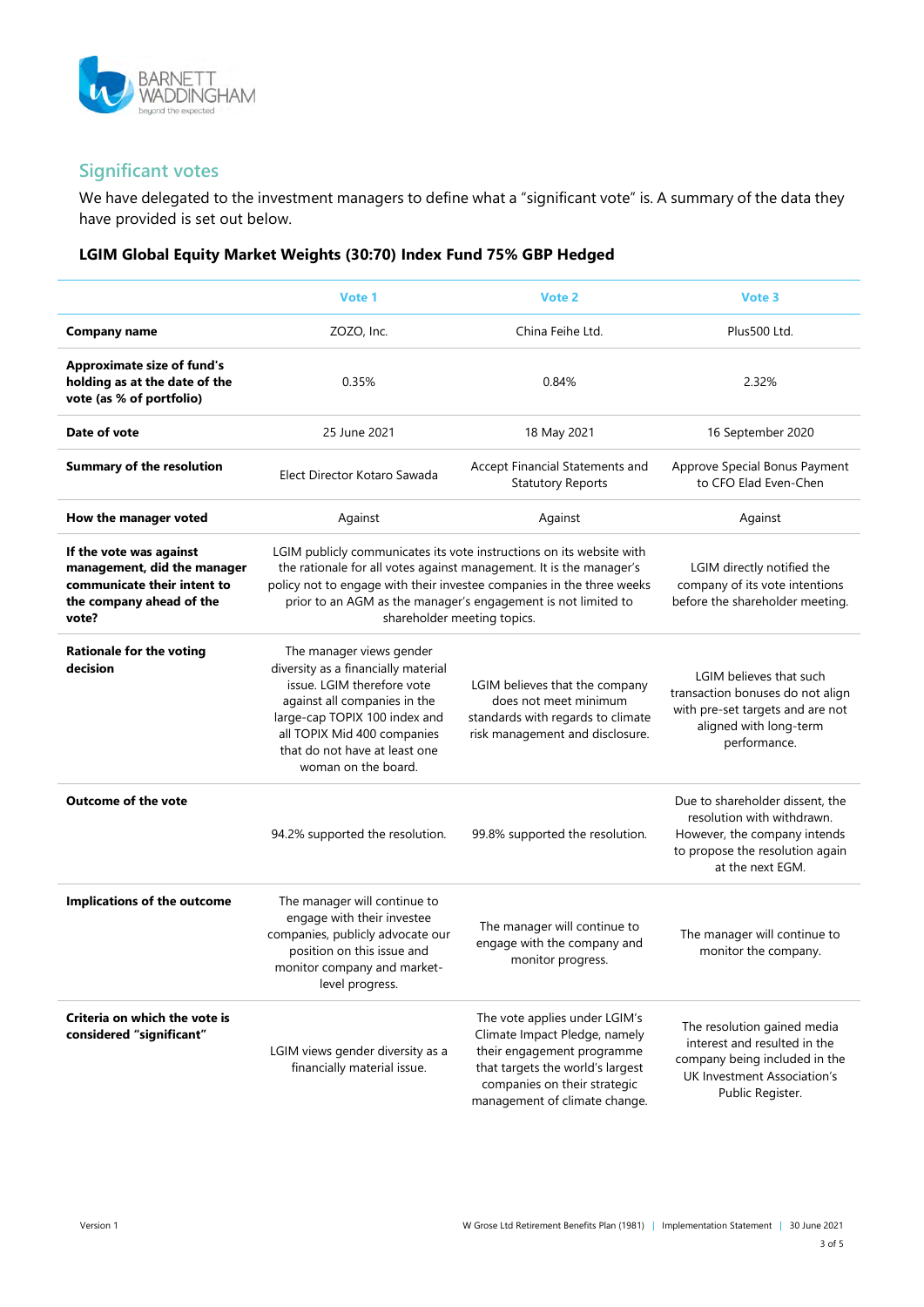

#### **BlackRock Dynamic Diversified Growth Fund**

|                                                                                                                            | Vote 1                                                                                                                               | Vote 2                                                                                                                                                                                                                                                                                                | Vote 3                                                                                                                                                                                                              |
|----------------------------------------------------------------------------------------------------------------------------|--------------------------------------------------------------------------------------------------------------------------------------|-------------------------------------------------------------------------------------------------------------------------------------------------------------------------------------------------------------------------------------------------------------------------------------------------------|---------------------------------------------------------------------------------------------------------------------------------------------------------------------------------------------------------------------|
| <b>Company name</b>                                                                                                        | Tesla, Inc.                                                                                                                          | Australia & New Zealand Banking<br>Group Limited                                                                                                                                                                                                                                                      | Johnson & Johnson                                                                                                                                                                                                   |
| Date of vote                                                                                                               | 22 September 2020                                                                                                                    | 16 December 2020                                                                                                                                                                                                                                                                                      | 22 April 2021                                                                                                                                                                                                       |
| <b>Summary of the resolution</b>                                                                                           | Elect Director Robyn Denholm                                                                                                         | <b>Approve Transition Planning</b><br>Disclosure                                                                                                                                                                                                                                                      | Adopt Policy on Bonus Banking                                                                                                                                                                                       |
| How the manager voted                                                                                                      | Against                                                                                                                              | For                                                                                                                                                                                                                                                                                                   | Against                                                                                                                                                                                                             |
| If the vote was against<br>management, did the manager<br>communicate their intent to<br>the company ahead of the<br>vote? | BlackRock did not provide this data.                                                                                                 |                                                                                                                                                                                                                                                                                                       |                                                                                                                                                                                                                     |
| <b>Rationale for the voting</b><br>decision                                                                                | BlackRock believes that the<br>nominee has not demonstrated<br>the ability to effectively represent<br>shareholders' best interests. | ANZ has provided disclosure in<br>relation to the management of<br>its climate change risk and<br>exposure to fossil fuel assets.<br>However, the company does not<br>fully address shareholders'<br>concerns as targets to phase out<br>some fossil fuel exposures have<br>still not been disclosed. | The manager believes that<br>executive compensation matters<br>should be left to the board's<br>compensation committee, which<br>can be held accountable for its<br>decisions through the election of<br>directors. |
| <b>Outcome of the vote</b>                                                                                                 | Pass                                                                                                                                 | Withdrawn                                                                                                                                                                                                                                                                                             | Fail                                                                                                                                                                                                                |
| Implications of the outcome                                                                                                | BlackRock did not provide this data.                                                                                                 |                                                                                                                                                                                                                                                                                                       |                                                                                                                                                                                                                     |
| Criteria on which the vote is<br>considered "significant"                                                                  | BlackRock did not provide this data.                                                                                                 |                                                                                                                                                                                                                                                                                                       |                                                                                                                                                                                                                     |

## **Fund level engagement**

The investment managers may engage with their investee companies on behalf of the Trustee.

#### **Data Limitations**

Information relating to fund level engagement policies was requested from the Plan's investment managers. LGIM provided their data at a firm level, rather than at fund level. In addition, Barings does not yet report engagement figures at a fund level. The Trustee's investment consultants are working with the managers to improve the depth of the information provided in the requested format.

The table below provides a summary of the engagement activity undertaken by managers during the year.